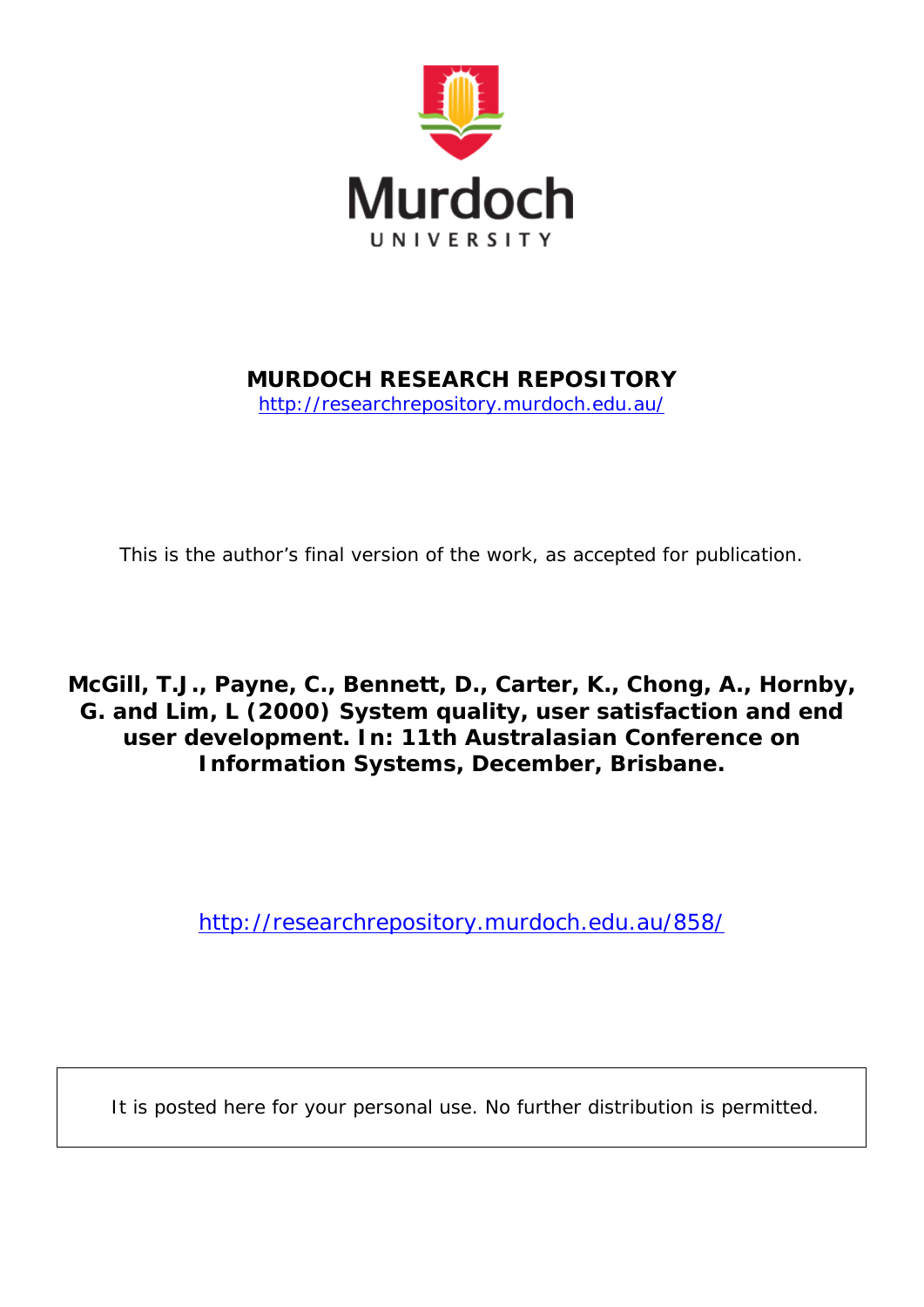## **System Quality, User Satisfaction and End User Development**

Tanya McGill Christian Payne David Bennett Kim Carter, Alex Chong Glen Hornby Linda Lim

School of Information Technology Murdoch University Murdoch, Australia Email: mcgill@murdoch.edu.au

### **Abstract**

*Organisations rely heavily on user developed applications (UDAs) to support organisational decision making, but for the most part the satisfaction of the user developer is the sole indicator of application success. This study investigated the relationship between system quality and user satisfaction in the UDA domain. The results of the study indicate that although a positive relationship existed between system quality and user satisfaction when the user of the application was not the developer, that relationship was not present when the user was also the developer. Possible implications of these findings are discussed.*

### **Keywords**

EI0206.01 System quality, EI0207 User satisfaction, EL0301 Measuring IS success, FA05 User development, FD02 User involvement, GA03 End-user computing, GB0404 End users

# **INTRODUCTION**

UDAs are computer-based applications for which non-information systems professionals assume primary development responsibility. They support decision making and organisational processes in the majority of organisations (McLean, Kappelman, & Thompson 1993). End user development of applications provides users with a valuable and popular alternative to the traditional process of systems development. Perhaps the most important benefit claimed for user development of applications is improvement in employee productivity and performance, resulting from a closer match between applications and user needs since the end user is both the developer and the person who best understands the information requirements.

Despite the potential benefits to an organisation of user development of applications there are many risks associated with it. These risks result from a potential decrease in system quality as individuals who have little or no formal information systems (IS) training take responsibility for developing and implementing their own systems. However, organisations generally undertake little formal evaluation of the nature and quality of applications developed by end users (Bergeron & Berube 1990), and generally do not formulate policies requiring or supporting formal testing and documentation of end user developed software (Cale 1994). This places a heavy reliance on the individual end user's perceptions of the value of the application. In fact in many cases the satisfaction of the user developer is the sole measure of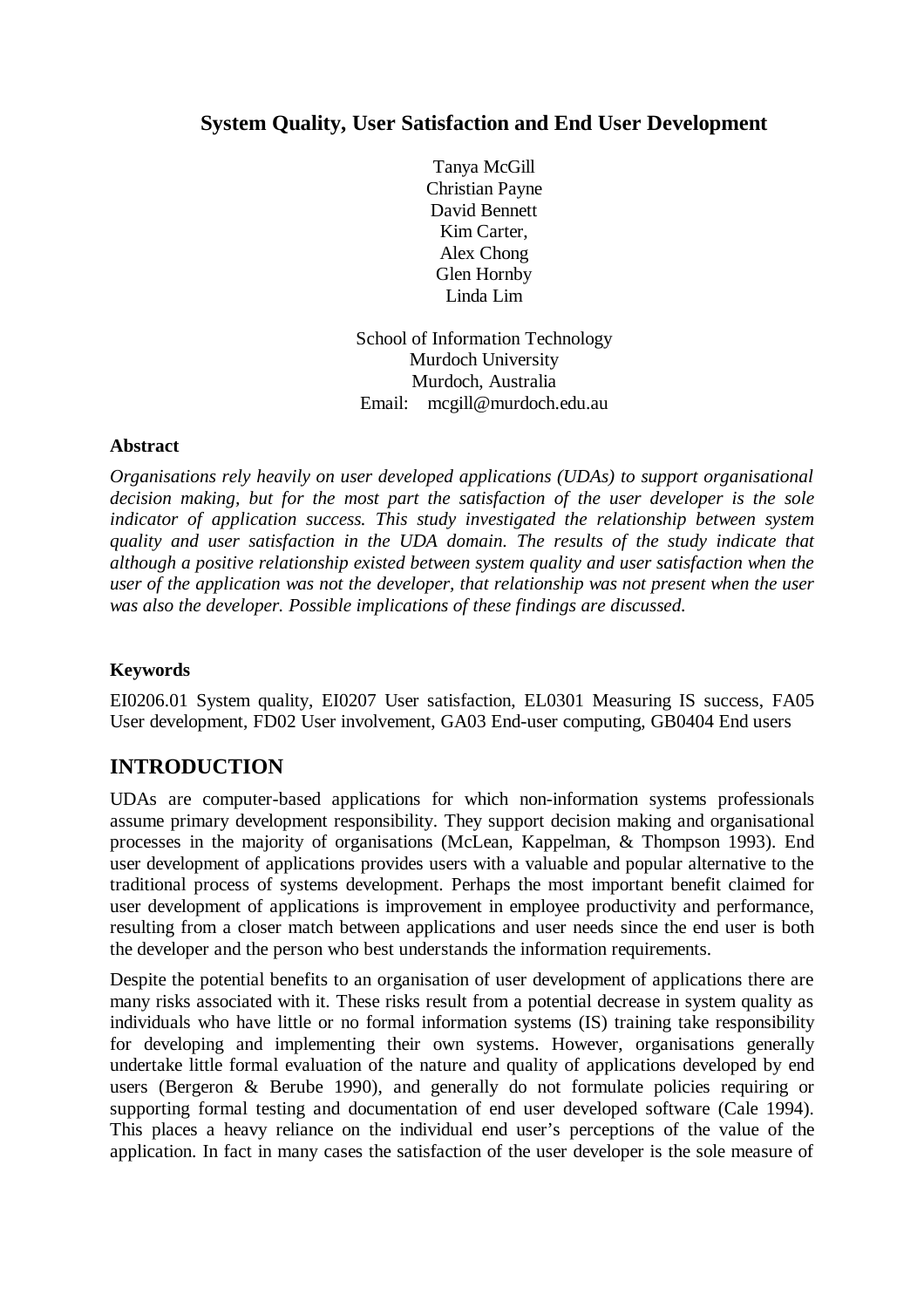application success. This raises the important issue of the need to be able to measure the effectiveness and success of UDAs.

The literature on organisational IS success suggests that system quality (as well as information quality) positively influences user satisfaction, and that user satisfaction with an IS is associated with increased individual effectiveness (see DeLone & McLean 1992; Rivard, Poirier, Raymond, & Bergeron 1997; Seddon & Kiew 1996). These relationships are represented in DeLone and McLean's (1992) model of IS success (see Figure 1 below).



Figure 1: DeLone and McLean's (1992) model of IS success

If these relationships hold true then a user's satisfaction with an application should be a good indicator of its effectiveness or success. However some authors have questioned the role of user satisfaction in IS success (e.g. Etezadi-Amoli & Farhoomand 1996; Melone 1990; Thong & Chee-Sing 1996). Of particular relevance to this study is Melone's (1990) research, which noted that user satisfaction is an attitude, and that attitudes that users hold may play a role in establishing and maintaining a positive image of the self. Melone warns that this can compromise the role of user satisfaction in evaluating systems. Similarly, Hufnagel (1990) suggests that an individual's affective response to a given performance outcome is often highly subjective and in some cases, highly ego-defensive.

Despite the research on IS success in the organisational IS domain little work has been done to examine how IS success models apply in the UDA environment (Shayo, Guthrie, & Igbaria 1999). It is possible that the role of user satisfaction may be more problematic in the UDA domain because end users may be less able to be objective about the applications they have developed than they are about applications developed by others. The presence of a developer 'bias' may be intuitively expected and is consistent with previous research on user involvement. User involvement has been described as a subjective psychological state reflecting the importance and personal relevance of a system to the user (Barki & Hartwick 1989). The role of user involvement in influencing user satisfaction with systems has been investigated for organisational systems and the literature indicates that the more involved a user is with the development process, the more satisfied they will be with the final product (Amoako-Gyampah & White 1993; Barki & Hartwick 1994; Doll & Torkzadeh 1988; Lawrence & Low 1993).

Doll and Torkzadeh (1989) speculated on the 'bias' of end user developers but didn't empirically investigate it. McGill et al. (1998) provided preliminary evidence of this 'bias' in the UDA domain in showing that end users exhibited an increased degree of satisfaction with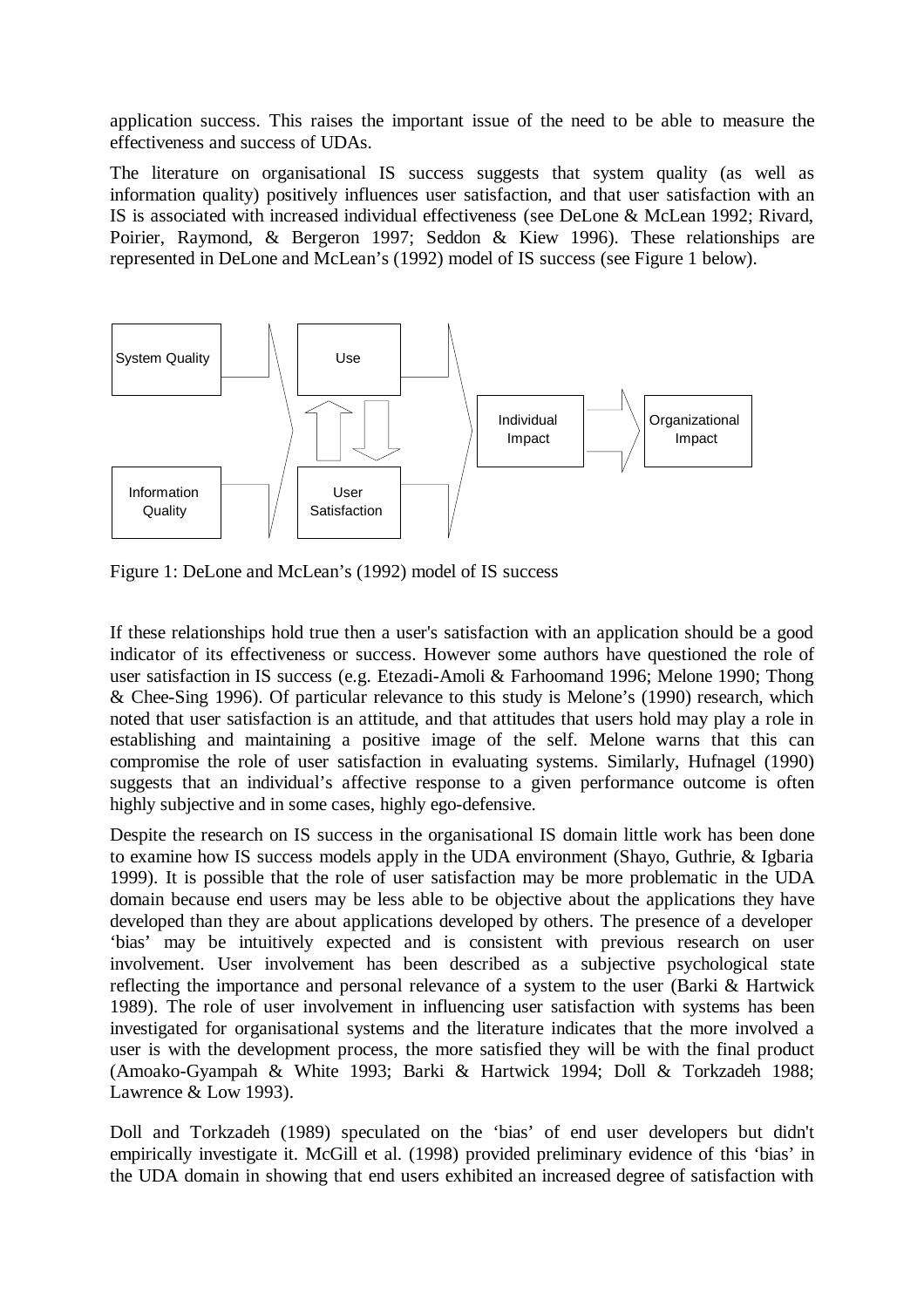a spreadsheet application that they had developed themselves compared with another end user using the same application. The actual development of an application, which may involve a significant investment of time and creative energy, may be satisfying other needs beyond the immediate task. User satisfaction with a UDA could therefore reflect satisfaction with the (highly personal) development process as much as with the application itself (Barki & Hartwick 1989). If user satisfaction is to continue to be commonly used as the sole organisational indicator of the effectiveness of UDAs more must be known about its relationship to system quality and to individual performance.

## **RESEARCH QUESTIONS**

This study investigates the relationship between system quality and user satisfaction in the UDA domain. The first research question investigated was: 'Does the positive relationship between system quality and user satisfaction discussed in the organisational IS literature hold in the end user development domain?'

Given the support for a positive relationship between system quality and user satisfaction in the organisational IS literature it was hypothesised that:

H1: System quality is positively correlated to user satisfaction when the user is not the developer.

The second research question investigated was: 'Does being an end user developer influence the relationship between system quality and user satisfaction?'



Figure 2: End user development may influence the relationship between system quality and user satisfaction.

Based on the findings in the user involvement literature it is likely that an end user developer will have high levels of user satisfaction as they are not only involved in every phase of development, but also often carry out every phase of development by themselves (Amoako-Gyampah & White 1993; Barki & Hartwick 1994; Doll & Torkzadeh 1988; Lawrence & Low 1993). It was hypothesised that:

H2: The relationship between system quality and user satisfaction changes when the user of the application is also the developer.

### **METHOD**

### **Subjects**

This study is an extension of the examination of user satisfaction with UDAs undertaken by McGill et al. (1998). The study was conducted with a group of 39 Business students (14 males and 25 females) enrolled in a second year university IS service course. The course was designed to prepare students to participate in end user computing activities in organisations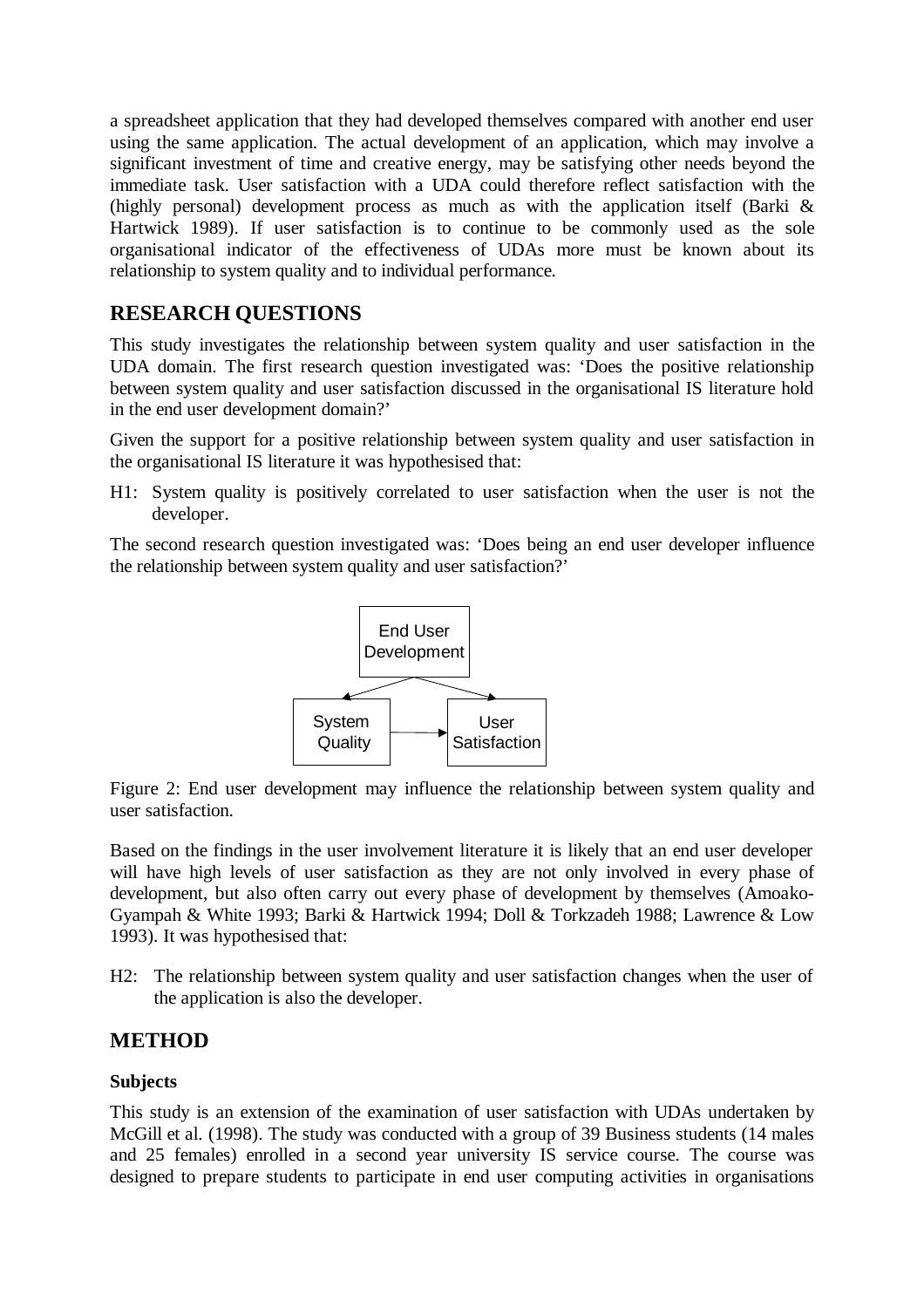once they graduate and join the workforce, rather than to become IS professionals. Students in the course had already completed an introductory first year course that included basic spreadsheet skills.

The general applicability of research findings derived from student samples is an issue of concern (Cunningham, Anderson, & Murphy 1974)**.** Whilst there is some evidence that graduate business students are good surrogates in studies relating to the use and evaluation of technology (Briggs, Balthazard, & Dennis 1996), it is not clear whether this also applies to undergraduate business students. However, the constrained nature of the exercise undertaken by the students provided a valuable opportunity to address the research questions, and the students who participated in the present study can be considered as typical of professionals who will be involved in user development of applications in the future.

### **User Developed Applications**

Prior to the study, each of the subjects had completed a case that required them to design and develop a spreadsheet application to provide financial reporting to, and aid financial planning by, a small business (Starlight Expeditions Case, Kroenke & Dewitz 1994). The case was selected because it represented a realistic problem for an end user to analyse, and the scope and complexities were typical of the type of applications that end users would be likely to tackle in a 'real' work situation. The case description was approximately 4 pages long and the finished spreadsheet required at least 4 linked worksheets. It was anticipated that it would take the subjects at least 3 days to plan and develop the application. This case constituted 10% of each student's overall course grade.

All the subjects developed the same application. This provided an excellent opportunity to study the relationship between system quality and user satisfaction, without the subjects' perceptions being influenced by the nature of the application itself. It would be difficult to obtain this level of control in a field study in an organisational setting.

#### **Instruments**

User satisfaction refers to the attitude or response of an end user towards an IS. It has been defined as 'the affective attitude towards a particular computer application by an end user who interacts with the application directly' (Doll & Torkzadeh 1988). User satisfaction was measured using the 12 item scale developed by Doll and Torkzadeh (1988) as this end user computing satisfaction (EUCS) instrument has been commonly used in the end user computing domain (e.g. Gelderman 1998; Igbaria 1990; Rahman & Abdul-Gader 1993)*.* Each item was measured on a 5 point Likert scale ranging from (1) 'almost never' to (5) 'almost always' (see Appendix for a list of the items). The instrument was shown to be reliable with a Cronbach's alpha of 0.94.

System quality relates to the quality of the application itself and is concerned with matters such as whether or not there are 'bugs' in the system, the consistency of the user interface, ease of use and maintainability of the system. In this study system quality was operationalised based upon the instrument developed by Rivard and her colleagues to assess the quality of UDAs (Rivard et al. 1997). Rivard's instrument also addresses elements of information quality which they consider to be part of system quality. A number of items were not included because they were not appropriate for the applications under consideration (e.g. specific to database applications) or because they were not amenable to independent assessment (e.g. required access to the hardware configurations on which the spreadsheets were originally used) or because the processes being examined in the items were not applicable to the environment in which the development was done. Minor adaptations to wording were also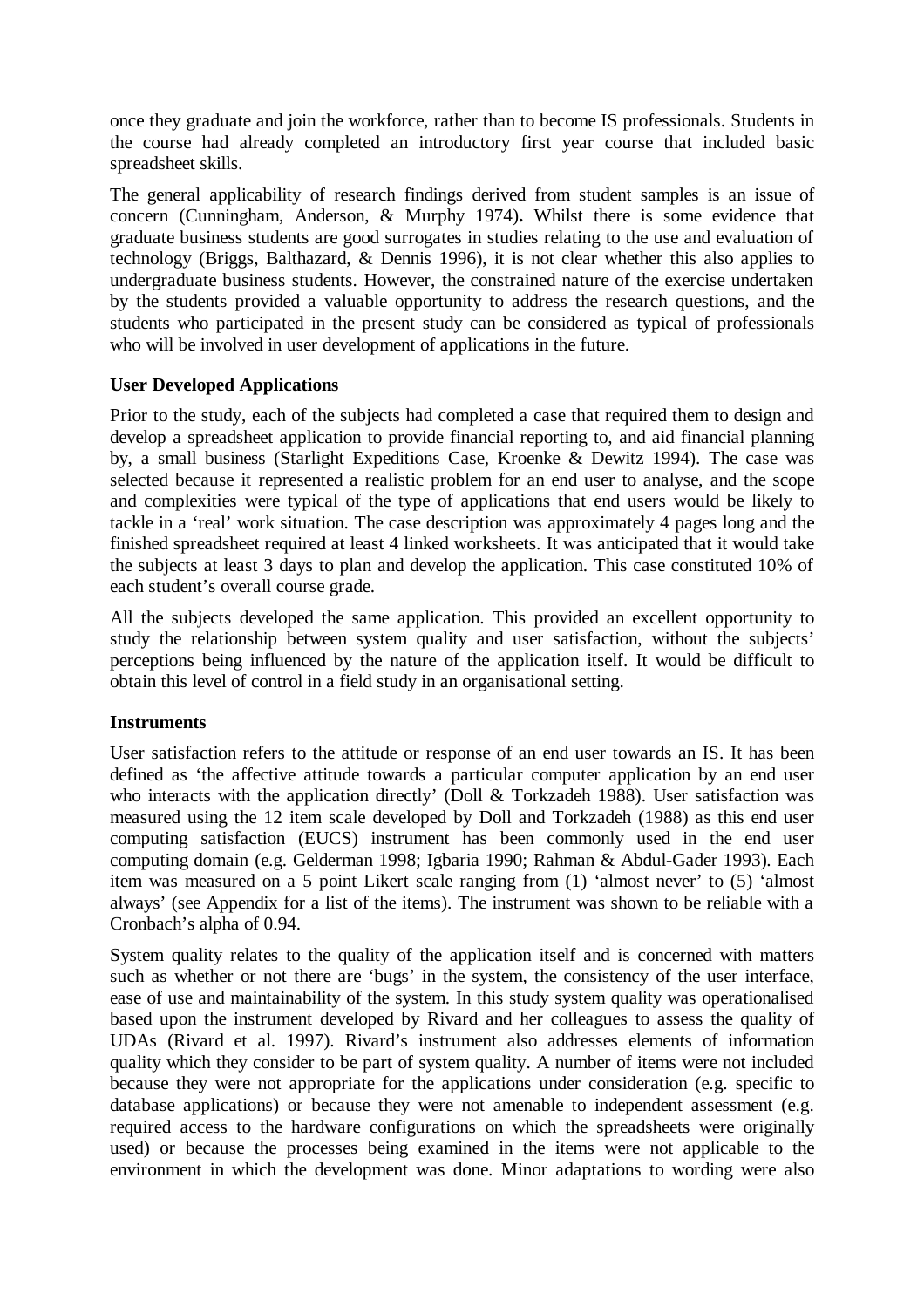made to reflect the terminology used in the case and the environment in which application development and use occurred.

The resulting system quality scale consisted of 35 items, each scored on a Likert scale of 1 to 7 where (1) was labelled 'strongly agree' and (7) was labelled 'strongly disagree' (see Appendix for a list of the items). An overall quality score for each application was calculated by averaging the scores for 7 quality dimensions. This is consistent with the approach used by Rivard et al. The instrument had a Cronbach's alpha of 0.90.

### **Procedure**

Each subject was given 2 labelled disks, one containing his/her own spreadsheet application and the other containing another subject's application (labelled only by research number). Assignment of the second application (the one developed by some other end user) was done on a random basis, so that the subjects were not aware of whose application they were assessing. As an extra precaution, anything that would identify the developer, such as the name of the developer being embedded in the spreadsheet, was removed.

Each subject was asked to use each application to undertake analyses typical of those involved in the case and then to complete a questionnaire. The questionnaire consisted of 3 sections. The first section requested details about the subjects and their experience with spreadsheets and their perceived skill with spreadsheets. The second and third parts of the questionnaire measured EUCS with each of the applications.

Each UDA was also assessed on each quality dimension by two independent assessors. The independent assessors were Information Technology graduates. Before assessing the study sample, the assessors completed four pilot evaluations to ensure consistency between the assessors. The two ratings were averaged to give average system quality.

# **RESULTS**

Table 1 provides descriptive statistics about the quality of the UDAs and the end users' satisfaction with them. System quality had an average value of 3.47 and ranged from 1.8 to 5.1. The average EUCS rating of the UDAs given by the user developers was higher than that given by the non-developers (45.81 versus 40.64; see McGill et al. (1998) for a discussion of this result).

|                                  | $Mean*$ | Std. dev. | Min     | Max  |
|----------------------------------|---------|-----------|---------|------|
| <b>System Quality</b>            | 3.47    | 0.70      | 1.8     | 5.1  |
| $EUCS$ – independent user rating | 40.64   | 7.57      | 24.0    | 54.0 |
| $EUCS - development$ rating      | 45.81   | 7.70      | 28.0    | 60.0 |
| Difference between EUCS ratings  | 5.17    | 10.97     | $-20.0$ | 28.0 |

Table 1: Summary information about system quality and EUCS with the UDAs \*Four outliers were detected using the SPSS Outliers procedure and were excluded from further analysis

The first research question considered the relationship between system quality and EUCS when the users are not also the developers of the application. To address this question, the Pearson correlation coefficient was calculated between the system quality rating and the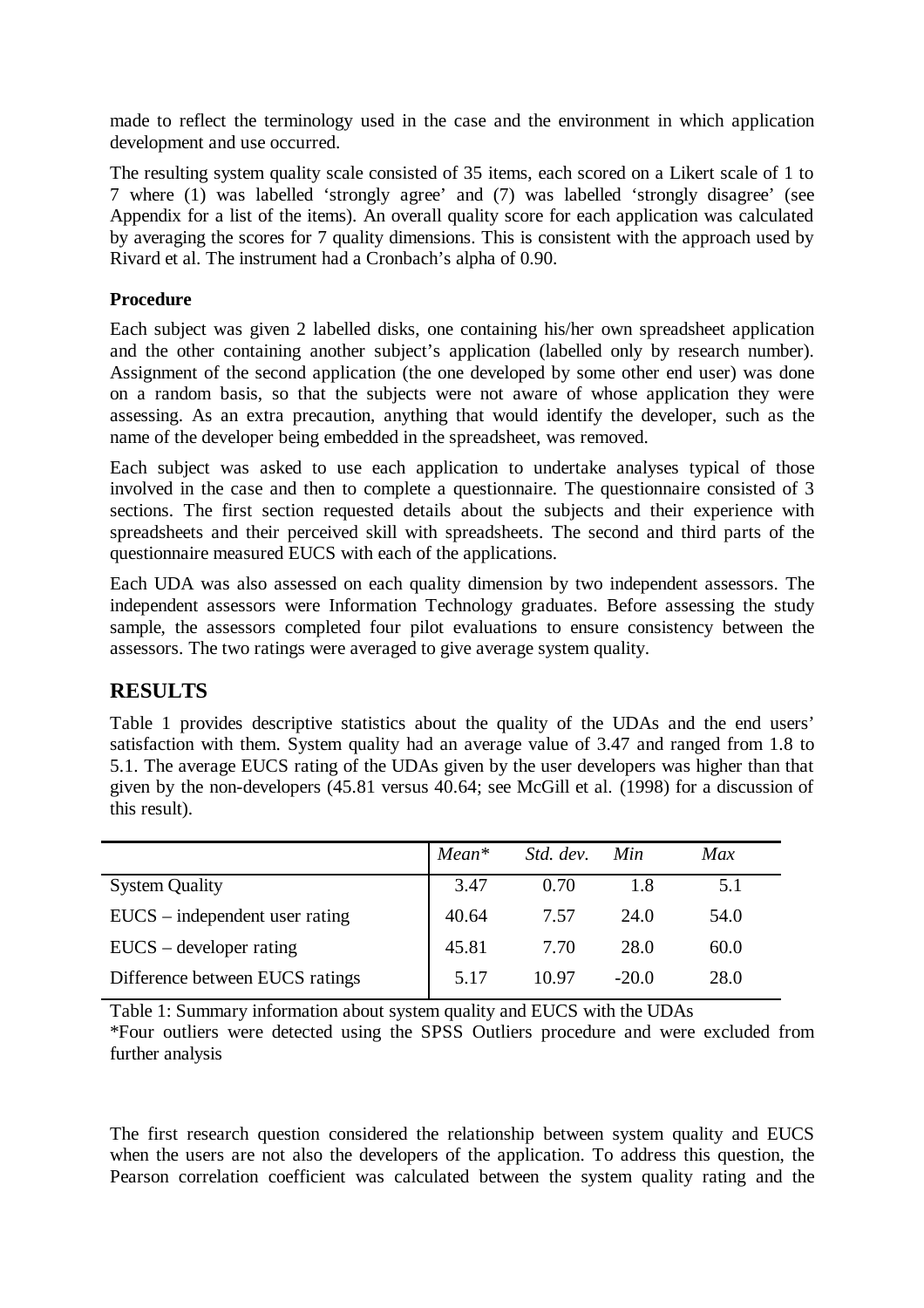EUCS rating of the non-developer end user for each application (see Table 2). There was a significant positive correlation between the system quality and EUCS ( $r = 0.386$ ,  $p = 0.022$ ). Thus the study provided support for the first hypothesis.

The second research question considered whether being an end user developer influences the relationship between system quality and EUCS. To address this question the Pearson correlation coefficient between system quality and EUCS of the developer was calculated (see Table 2). There was no significant correlation between the system quality and EUCS of the end user developer ( $r = -0.183$ ,  $p = 0.292$ ). As the significant positive relationship observed previously (when the user was not the developer) was no longer present support was provided for the second hypothesis.

|                                                              | System Quality |              |  |
|--------------------------------------------------------------|----------------|--------------|--|
|                                                              | Correlation    | Significance |  |
| $EUCS$ – independent user rating                             | 0.386          | 0.022        |  |
| $EUCS - development$ rating                                  | $-0.183$       | 0.292        |  |
| Difference between developer and<br>independent EUCS ratings | $-0.396$       | 0.018        |  |

Table 2: Correlations between system quality and EUCS

To further investigate the nature of the change in relationship between system quality and user satisfaction the difference between developer EUCS and independent user EUCS was calculated for each application. The difference scores were correlated with system quality using a Pearson correlation (see Table 2). There was a significant negative correlation between system quality and the difference between EUCS of the end user developer and EUCS of the independent user  $(r = 0.396, p = 0.018)$ . This suggests that as the quality of the applications decreases the gap in user satisfaction increases, with the developers of lower quality applications feeling a satisfaction with their applications that may be incommensurate with system quality.

# **DISCUSSION**

The results of this study indicate that although a positive relationship appears to exist between system quality and user satisfaction when the user of the application is not the developer, that relationship may not be present when the user is also the developer. Whilst the findings should be considered preliminary because of the artificial nature of the spreadsheet task and the use of student subjects, the results raise concerns about the heavy reliance of organisations on users' perceptions of their own applications.

The positive relationship found between system quality and the user satisfaction of nondeveloper end users is consistent with IS success models such as DeLone and McLean's (1992). This is encouraging in that it suggests that the satisfaction of end users who make use of applications developed by other end users will not be disproportionate to the quality of the applications, hence allowing them to recognise when use of an application might require caution or be inadvisable. Whilst perhaps not consciously considering the technical quality of applications (Rivard et al. 1997), those end users who make use of applications developed by other end users may nevertheless be prudent users. This finding should provide some reassurance to organisations that rely heavily on UDAs to support decision making and organisational processes.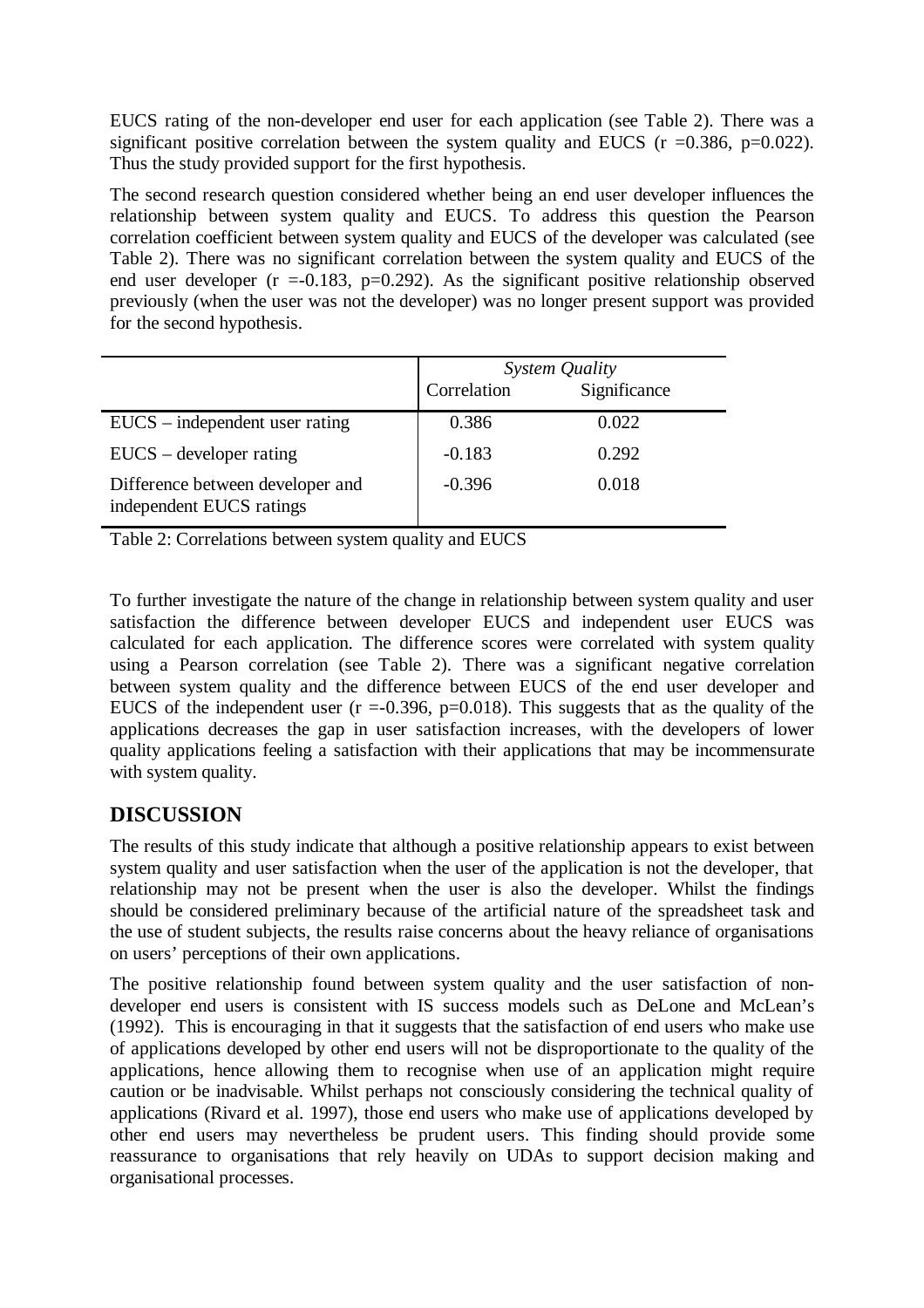The second result of this study is however not so encouraging. No significant relationship was found between system quality and the user satisfaction of the developers of those applications. Most organisations place a heavy reliance on the individual end user's perceptions of the value of applications they develop. If the satisfaction of the user developer is the sole measure of application success, and satisfaction does not reflect system quality then the organisations are put at risk. The benefits anticipated from end user development of applications may be compromised.

The lack of relationship between system quality and the user satisfaction of the developers may result from the extreme degree of involvement that many end user developers have with their applications. Cheney, Mann and Amoroso (1986) argued that end user development can be considered as the ultimate user involvement. End user developers are not only the major participants in the development process but also often the primary users of their applications. Applications can come to be viewed as much more than merely problem solving tools. It appears that Melone's (1990) caution that the evaluative function of user satisfaction can be compromised by the role of attitude in maintaining self esteem is particularly relevant in the UDA domain.

In their work on user involvement Doll and Torkzadeh (1989; 1991) describe the situation where an end user's level of involvement with an application and/or the application development process is higher than the end user would wish. In this situation, involvement can have a negative relationship with user satisfaction. So instead of leading to inflated satisfaction, in some cases high involvement can lead to lower satisfaction. If this study included some subjects who had a level of involvement higher than they desired this could also explain the lack of relationship between system quality and user satisfaction for the user developers. Future research should further explore the roles of perceived involvement and desired involvement in user development of applications.

The finding that as the quality of applications decreases, the gap between developer and nondeveloper satisfaction increases indicates that not surprisingly the major area of concern should be with applications that are of low quality. This problem could be addressed by increasing the levels of training for end user developers, in particular focusing on system development processes and quality assurance.

In conclusion, this study has demonstrated that the relationship between system quality and user satisfaction is different when the user of an application is also its developer. This is of concern to organisations that rely heavily on user perceptions of their own applications.

### **REFERENCES**

- Amoako-Gyampah, K., & White, K. B. (1993). User involvement and user satisfaction. An exploratory contingency model. *Information & Management,* 25(1), 25-33.
- Barki, H., & Hartwick, J. (1989). Rethinking the concept of user involvement. *MIS Quarterly,* 13, 52-63.
- Barki, H., & Hartwick, J. (1994). Measuring user participation, user involvement, and user attitude. *MIS Quarterly,* 18, 59-79.
- Bergeron, F., & Berube, C. (1990). End users talk computer policy. *Journal of Systems Management,* (December), 14-16, 32.
- Briggs, R. O., Balthazard, P. A., & Dennis, A. R. (1996). Graduate business students as surrogates for executives in the evaluation of technology. *Journal of End User Computing,* 8(4), 11-17.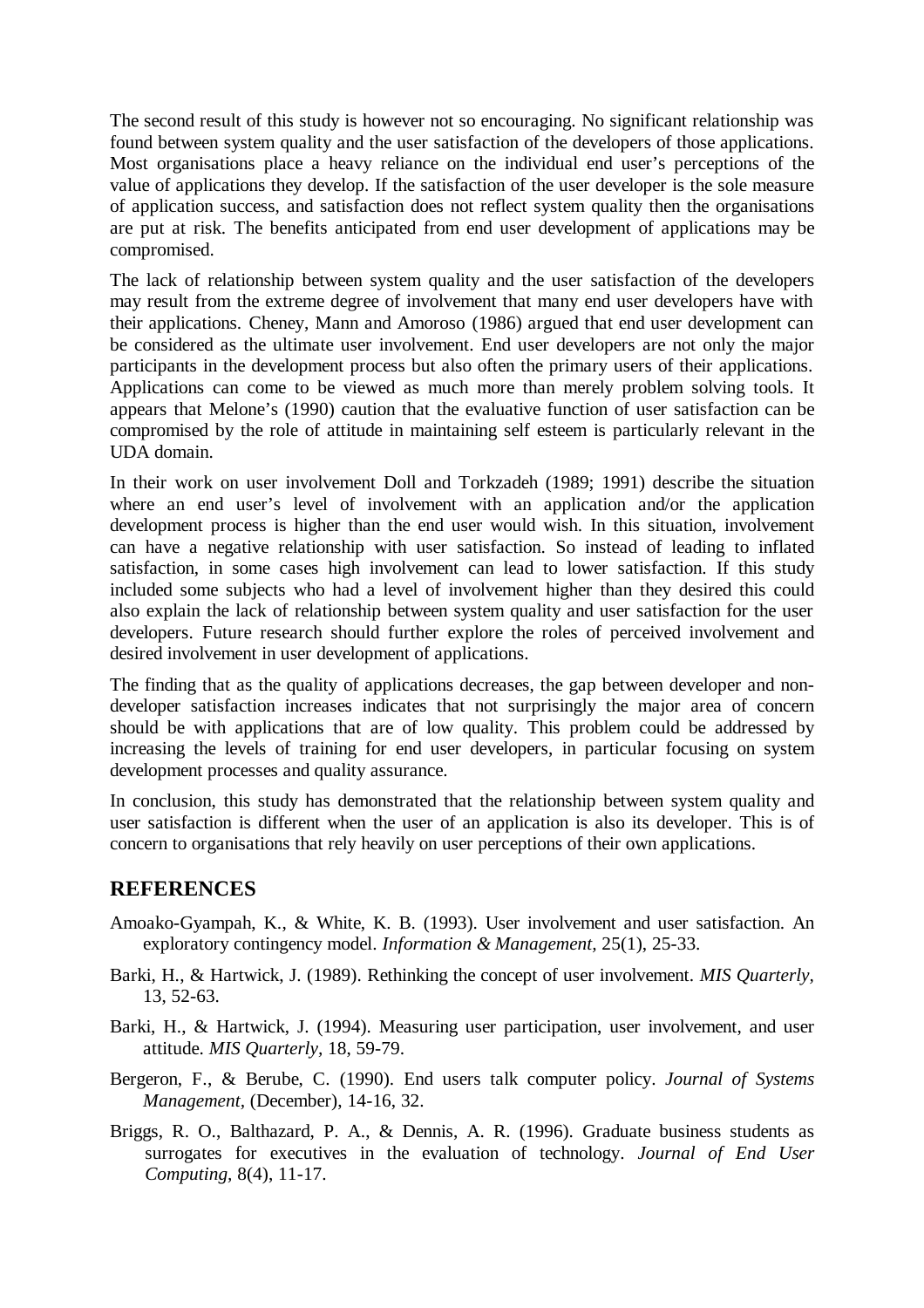- Cale, E. G. (1994). Quality issues for end-user developed software. *Journal of Systems Management* (January), 36-39.
- Cheney, P. H., Mann, R. I., & Amoroso, D. L. (1986). Organizational factors affecting the success of end-user computing. *Journal of Management Information Systems,* 3(1), 65- 80.
- Cunningham, W. H., Anderson, W. T., & Murphy, J. H. (1974). Are students real people? *Journal of Business,* 47(3), 399-409.
- DeLone, W. H., & McLean, E. R. (1992). Information systems success: The quest for the dependent variable. *Information Systems Research,* 3(1), 60-95.
- Doll, W. J., & Torkzadeh, G. (1988). The measurement of end-user computing satisfaction. *MIS Quarterly,* 12(2), 259-274.
- Doll, W. J., & Torkzadeh, G. (1989). A discrepancy model of end-user computing involvement. *Management Science,* 35(10), 1151-1171.
- Doll, W. J., & Torkzadeh, G. (1991). A congruence construct of user involvement. *Decision Sciences,* 22, 443-453.
- Etezadi-Amoli, J., & Farhoomand, A. F. (1996). A structural model of end user computing satisfaction and user performance. *Information & Management,* 30, 65-73.
- Gelderman, M. (1998). The relation between user satisfaction, usage of information systems and performance. *Information & Management,* 34, 11-18.
- Hufnagel, E. M. (1990). User satisfaction are we really measuring system effectiveness? *Proceedings of the Twenty-Third Annual Hawaii International Conference on System Sciences,* 4, 437-446.
- Igbaria, M. (1990). End-user computing effectiveness: A structural equation model. *OMEGA,* 18(6), 637-652.
- Kroenke, D., & Dewitz, S. (1994). *Casebook for Management Information Systems: Solving Business Problems with PC Software*. McGraw-Hill, San Francisco.
- Lawrence, M., & Low, G. (1993). Exploring individual user satisfaction within user-led development. *MIS Quarterly,* 17(2), 195-208.
- McGill, T. J., Hobbs, V. J., Chan, R., & Khoo, D. (1998). "User Satisfaction as a Measure of Success in End User Application Development: An Empirical Investigation". in M. Khosrowpour (Ed.), *Proceedings of the 1998 IRMA Conference* (pp. 352-357). Idea Group Publishing, Boston.
- McLean, E. R., Kappelman, L. A., & Thompson, J. P. (1993). Converging end-user and corporate computing. *Communications of the ACM,* 36(12), 79-92.
- Melone, N. P. (1990). A theoretical assessment of the user-satisfaction construct in information systems research. *Management Science,* 36(1), 76-91.
- Rahman, M., & Abdul-Gader, A. (1993). Knowledge workers' use of support software in Saudi Arabia. *Information & Management,* 25, 303-311.
- Rivard, S., Poirier, G., Raymond, L., & Bergeron, F. (1997). Development of a measure to assess the quality of user-developed applications. *The DATA BASE for Advances in Information Systems,* 28(3), 44-58.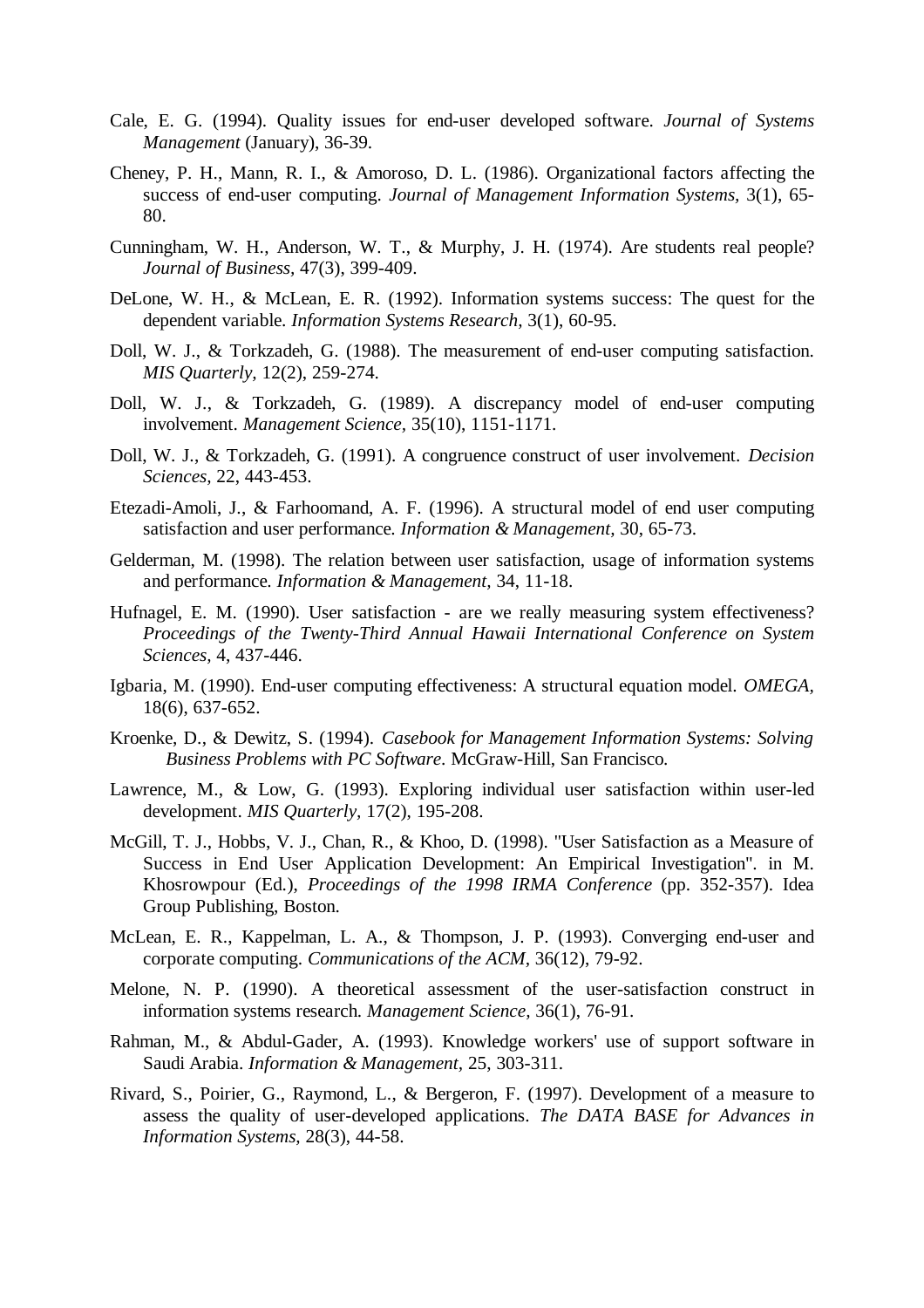- Seddon, P. B., & Kiew, M.-Y. (1996). A partial test and development of Delone and McLeans model of IS success. *Australian Journal of Information Systems,* 4(1), 90-109.
- Shayo, C., Guthrie, R., & Igbaria, M. (1999). Exploring the measurement of end user computing success. *Journal of End User Computing,* 11(1), 5-14.
- Thong, J. Y. L., & Chee-Sing, Y. (1996). Information systems effectiveness: A user satisfaction approach. *Information Processing and Management,* 12(5), 601-610.

### **APPENDIX**

#### **Items Used in the Instruments**

#### **User Satisfaction**

- Is the spreadsheet accurate?
- Does the spreadsheet provide the precise information you need?
- Is the spreadsheet user friendly?
- Is the information given on the spreadsheet clear?
- Does the spreadsheet provide outputs that seem to be just almost exactly what you need?
- Do you think information is presented in a useful format?
- Is the spreadsheet easy to use?
- Can you get the information you need in a reasonable time?
- Does the spreadsheet provide sufficient information?
- Are you satisfied with the accuracy of the spreadsheet?
- Does the information content in the spreadsheet meet your needs?
- Does the spreadsheet provide up-to-date information?

#### **System Quality**

- The application greatly increased my data processing capacity
- The application provides all the information it should
- The application could be used in other similar business situations, without any major modification
- Using the application is easy, even after a long period of non-utilisation
- The application is easy to learn by new users
- The outputs are set out in a logical manner, easy to read and understand
- The terms used in data-entry sections are familiar to users
- Help functions are available throughout the application
- Errors are easy to identify and corrections are easy to make
- This application always issues an informative error message when it detects an error
- The data entry areas provide the capability to easily make corrections to data
- The information contained in the results always matches the actual facts
- Data is labelled so that it can be easily matched with other parts of the system
- All outputs provided by this application are required
- Outputs provided by this application are comprehensive
- The application contains all the information required to produce comprehensive outputs
- The documentation is comprehensive
- Relevant data is easily available
- The application does not destroy any information without asking for a confirmation and getting a positive response